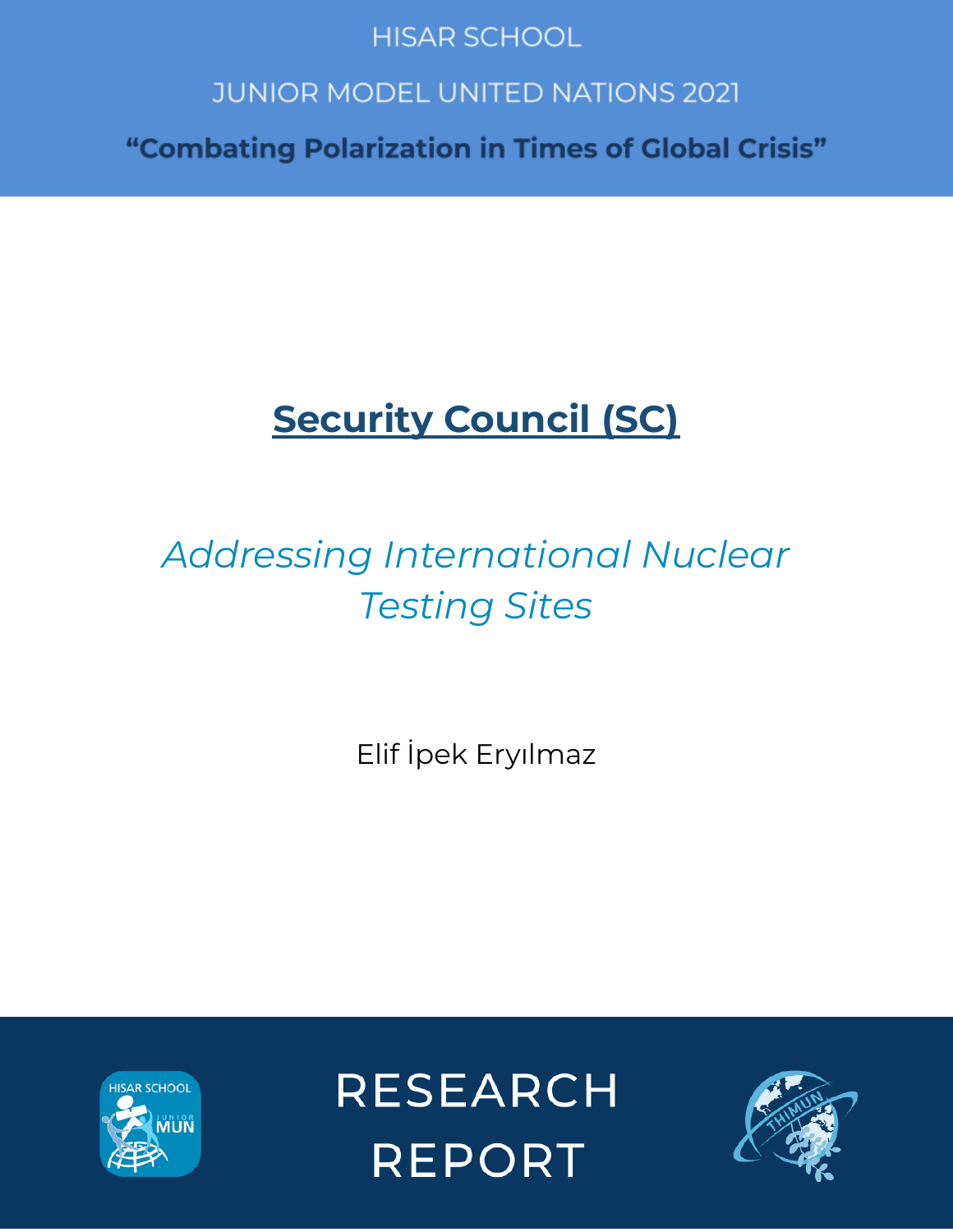**Forum:** Security Council (SC)

**Issue:** Addressing international nuclear testing sites

**Student Officer:** Elif İpek Eryılmaz - Deputy President

## **Introduction**

Nuclear testing has been a reality since the efforts for the development of an atomic bomb started towards the end of World War II. As a result of the numerous nuclear tests that have taken place in the first decades of the Cold War, the dangers of such tests and the health risk of the following nuclear fallout have been made evident. Even though treaties such as the Partial Test Ban Treaty and the cessation of nuclear tests by many countries have largely been successful in preventing nuclear tests of a size similar to those in 1950s and 60s, nuclear tests—such as those by the Democratic People's Republic of Korea (DPRK) still occur. In addition, nuclear tests pose a danger not only because of the risk of contamination or due to them being useful in developing nuclear weapons technologies, but also due to their use by countries in displaying their nuclear capabilities, which may result in an escalation of tensions between different Member States. Taking this into account, the urgency and the importance of ensuring accountability for Member States in nuclear testing becomes apparent,

# **Definition of Key Terms**

**Nuclear weapon:** A weapon that utilizes the processes of nuclear fission (splitting apart of atomic nuclei) and/or nuclear fusion (fusing together of atomic nuclei) to release energy (Cochran and Norris).

**Hydrogen bomb:** A hydrogen bomb, also known as a thermonuclear bomb or H-bomb, produces energy as a result of the fusion of nuclei, most commonly that of hydrogen isotopes (Cochran and Norris).

**Nuclear fallout:** Radioactive material that is sent to the atmosphere as a result of a nuclear explosion may be carried to other locations depending on wind patterns and precipitation, and can lead to contamination.

**Radiation:** Transmission of energy via electromagnetic waves or particles. Radiation can be categorized as non-ionizing and ionizing radiation. Ionizing radiation has enough energy to displace electrons, thus to break molecular bonds. Therefore, exposure to ionizing radiation can damage cells and DNA (Land).

# **General Overview**

The first nuclear weapons test was the "Trinity" nuclear test conducted by the United States of America (USA) in Alamogordo, New Mexico. It was conducted as part of the Manhattan Project. Manhattan Project was established during World War II by the USA upon intelligence that the Nazi Germany was working on using nuclear fission reaction for the development of weapon technologies. Less than a month after the Trinity test, the destrucitve potential of atomic bombs were demonstrated when an atomic bomb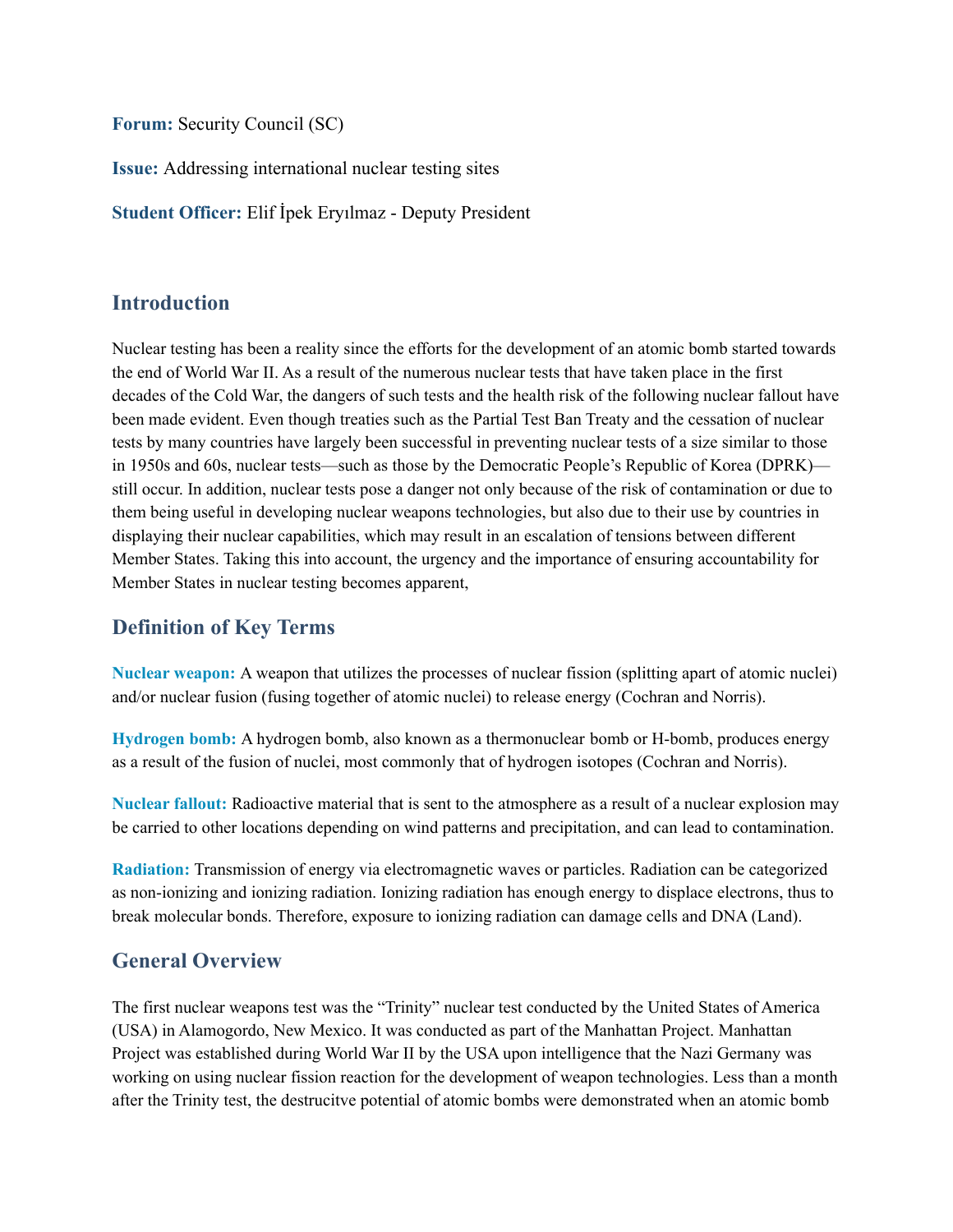named "Little Boy" was dropped on Hiroshima on 6 August 1945 and another bomb named "Fat Man" was dropped on Nagasaki resulting in, although estimates differ, about 200,000 deaths by the end of 1945, with more deaths caused by the long-term effects of the explosion ("Nuclear Testing 1945").

World War II ended with Japan signing a surrender on 2 September 1945. The tension between USA and the Union of Soviet Socialist Republics (USSR) that became evident towards the end of World War II lead to the Cold War that would last until the end of the century. One of the defining features of the Cold War was the constant developments of nuclear weaponry technologies by both sides, which, inevitably, required nuclear testing. Furthermore, nuclear testing was not only used to enhance weapon technologies, but also as a way for each country to demonstrate its capabilities to the rest of the world.

On 29 August 1949, the USSR successfully tested its first nuclear weapon, resulting in a fundamental change in the world order. The first hydrogen bomb test was conducted by the USA on 1 November 1952. However, it was the 1954 test in Bikini Atoll, Marshall Islands called the "Bravo" test that drew attention to the dangers of nuclear testing. The yield of the bomb was calculated, erroneously, as "five to six megatons (a megaton is the equivalent of one million tons of TNT"; however, the actual yield was 15 megatons (Rowberry). This fact was discovered only after the explosion occurred. As a result, the fallout resulted in the serious contamination in other atolls in Marshall islands, which are thought to have resulted in health problems and birth defects for many years to come. The crew of a Japanese vessel was also affected by the fallout, with one crew member dying of radiation poisoning, which resulted in the deterioration of US-Japanese relations and prompted a proposal for a "standstill agreement" by Jawaharlal Nehru, the Indian Prime Minister of the time (Rowberry).

The nuclear tests conducted by the USSR, similarly, had detrimental effects to the health of the people living close to the tests sites. Between the years of 1949 and 1963, the USSR conducted more than 110 above-ground tests in the Semipalatinsk Nuclear Test site, with many more conducted underground until 1989, though they had less serious health effects compared to above-ground testing (Yan). According to the estimates of Kazakh health authorities, "up to 1.5 million people were exposed to fallout" resulting from nuclear testing in the area (Yan). The exposure after a test in August 1956, for example, resulted in the hospitalization of more than 600 people with radiation sickness, and although it is hard to measure the long term health effects, some studies link the elevated cancer risk and congenital cardiovascular diseases observed in the current inhabitants to radiation exposure (Yan).

The first treaty on establishing a limitation to nuclear tests was the Partial Test Ban Treaty, also known as Limited Test Ban Treaty or Treaty Banning Nuclear Weapon Tests in the Atmosphere, in Outer Space and Under Water. As indicated in its name, the treaty does not ban nuclear tests underground. The USSR and the US agreed to further limitations on testing by signing the Threshold Test Ban Treaty in 1974. An effort for a comprehensive ban on nuclear testing was made with the Comprehensive Test Ban Treaty being opened to signature in 1996, but it has not entered into force due to not receiving the ratification of 8 of the 44 nuclear-capable states.

## **Major Parties Involved and Their Views**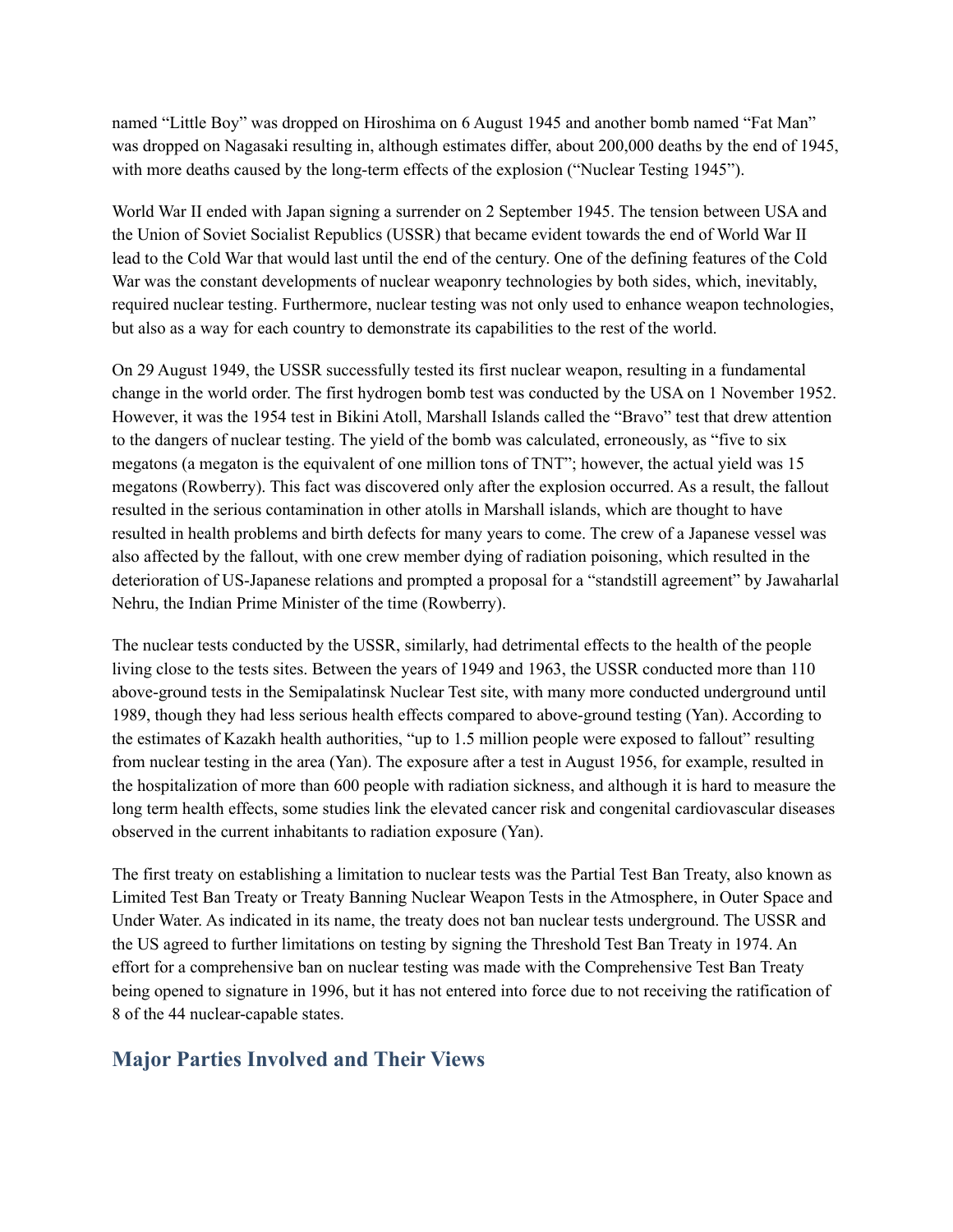#### *Democratic People's Republic of Korea (DPRK or North Korea)*

Although the DPRK had become a party to the Treaty on the Non-Proliferation of Nuclear Weapons (NPT) in 1985, in January 2003 it withdrew from the treaty. In 2006, the DPRK conducted its first successful nuclear test (Albert). One test each year was conducted in 2006, 2009, 2013, 2017, and two in 2016 ("The Nuclear Testing Tally"). Each nuclear test prompted sanctions against the DPRK by the United Nations Security Council, which were passed in Resolutions 1718, 1874, 2094, 2270, 2321, and 2375 (Albert).

#### *Israel*

Although Israel is commonly thought to possess nuclear weapons, it neither confirms nor denies that it has nuclear weapons, maintaining a policy of strategic ambiguity ("Nuclear Weapons: Who"). Israel has also never signed The Treaty on the Non-Proliferation of Nuclear Weapons (NPT) (Nuclear Threat Initiative). The state is also a prominent power in technology and armament (Nuclear Threat Initiative).

#### *India*

India conducted its first successful nuclear test in 1974. It conducted another test in 1998, which, less than a month later, was followed by a nuclear test by Pakistan. Due to the turbulent relationship between the two countries and the imminent threat of nuclear weaponry use, India and Pakistan remain important figures in this issue.

| <b>16 July 1945</b>   | First ever nuclear weapon detonation, called the "Trinity Test" was conducted<br>by the United States.                                                                                                                                                                         |
|-----------------------|--------------------------------------------------------------------------------------------------------------------------------------------------------------------------------------------------------------------------------------------------------------------------------|
| <b>6 August 1945</b>  | The atomic bombing of Hiroshima conducted, with the initial blast resulting in<br>about 70,000 deaths, and over $100,000$ by the end of 1945, with many more<br>due to long-term effects, including those caused by radioactive fallout ("The<br>Atomic Bombing of Hiroshima") |
| <b>9 August 1945</b>  | The atomic bombing of Nagasaki conducted, with the initial blast resulting in<br>about 40,000 deaths and an estimated 70,000 by January 1946 ("The Atomic<br><b>Bombing of Nagasaki</b> ")                                                                                     |
| <b>29 August 1949</b> | First nuclear weapon test conducted by the USSR takes place in the<br>Semipalatinsk nuclear testing site                                                                                                                                                                       |
| 1 November 1952       | The first hydrogen bomb test called "Ivy Mike" takes place in Marshall Islands                                                                                                                                                                                                 |
| 1 March 1954          | Castle Bravo" test by the US results in "one of the most serious nuclear fallout<br><i>incidents in history</i> " ("1 March")                                                                                                                                                  |

#### **Timeline of Events**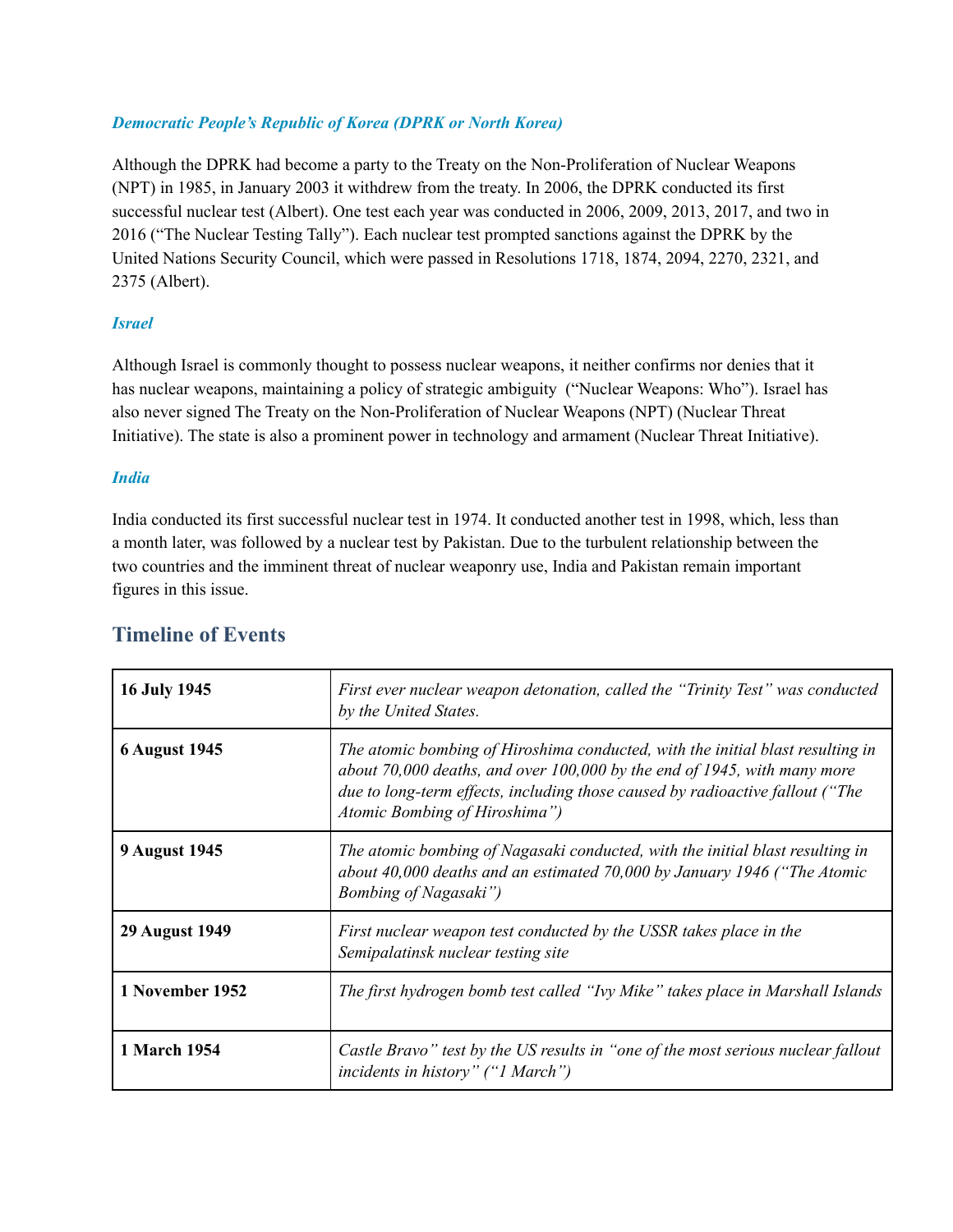| 23 June 1961           | The Antarctic Treaty, which had been opened to signature on 1 December<br>1959, and the Article V of which bans nuclear detonations in Antarctica<br>entered into force    |
|------------------------|----------------------------------------------------------------------------------------------------------------------------------------------------------------------------|
| <b>30 October 1961</b> | USSR conducts a nuclear test for "Tsar Bomba", which remains to be the<br>largest nuclear weapons test                                                                     |
| 16-29 October 1962     | Cuban Missile Crisis occurred, which is considered to be "the closest point"<br>that the world had ever come to global nuclear war" ("Cuban Missile Crisis")               |
| <b>5 August 1963</b>   | Partial Test Ban Treaty is opened for signature                                                                                                                            |
| 1 July 1968            | NPT opens for signature                                                                                                                                                    |
| 18 May 1974            | India successfully conducts its first nuclear test                                                                                                                         |
| 3 July 1974            | Threshold Test Ban Treaty was signed                                                                                                                                       |
| 22 September 1979      | "Vela Incident" $-a$ double flash is captured by Vela satellites deployed by the<br>US. It is thought to be a nuclear test conducted by Israel and South Africa<br>(Lange) |
| 24 September 1996      | Comprehensive Nuclear Test-Ban Treaty opened for signature ("Nuclear<br>Weapons History")                                                                                  |
| 28 May 1998            | First successful nuclear test by Pakistan                                                                                                                                  |
| <b>9 October 2006</b>  | First successful nuclear test by the DPRK.                                                                                                                                 |

# **Treaties and Events**

#### *Partial Test Ban Treaty (PTBT)*

The Partial Test Ban Treaty, also known as the Test Ban Treaty of 1963, Limited Test Ban Treaty, or the Treaty Banning Nuclear Weapon Tests in the Atmosphere, in Outer Space and Under Water, was significant in being the first treaty to limit the use of nuclear testing. Although there had been negotiations for a more comprehensive treaty on the abolition of nuclear tests, disagreements on verification measures made it difficult for parties to come to an agreement. This was more so the case for underground nuclear tests, for which the USA insisted on a mechanism for control and inspections, a matter on which the USA and the USSR could not reach an agreement. Consequently a more limited ban was established ("Treaty Banning").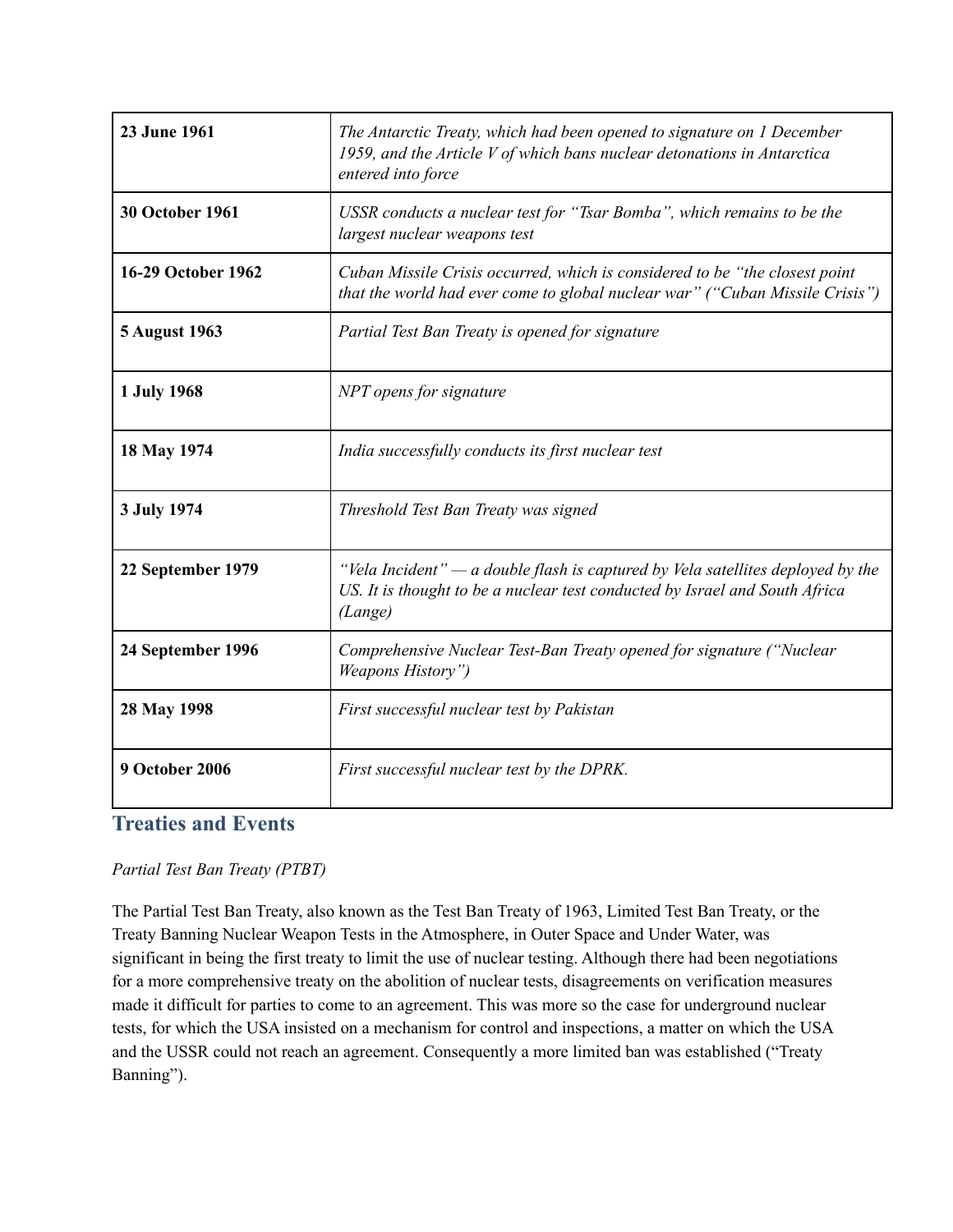#### *Threshold Test Ban Treaty (TTBT)*

Threshold Test Ban Treaty, also known as Treaty Between The United States of America and The Union of Soviet Socialist Republics on the Limitation of Underground Nuclear Weapon Tests, was signed in 1974. It limited the yield of the nuclear tests to be conducted to 150 kilotons and established mechanisms for the exchange of data to be used in verification. The agreement was, at first, not ratified in the USA due to concerns about verification measures; however, in 1976 both parties agreed, nevertheless, to observe the treaty. Negotiations about additional verification measures started in 1987 and the treaty was ratified in 1990.

#### *Comprehensive Test Ban Treaty (CTBT)*

The Comprehensive Test Ban Treaty was opened to signature on 24 September 1996; however, for it to enter into force, it has to be ratified by 44 "nuclear capable" states listed in its Annex II. Eight of these states — namely the USA, UK, Russia, China, France, India, Pakistan, Israel, and North Korea — have not ratified it. CTBT bans nuclear explosions in all environments, including underground, and regardless of whether they are conducted for weapons technology development or for peaceful purposes ("Comprehensive Test").

# **Evaluation of Previous Attempts to Resolve the Issue**

Although CTBT was opened to signature in 1996, it has not entered into force due to non-ratification by 8 of the 44 nuclear-capable states. Among the main concerns leading to the non-ratification of the treaty are that it could reduce the effectiveness of the nuclear deterrence of the ratifying state, that—in the case of monitoring and verification measures not being effective—the complying state being at a disadvantage compared to another state that conducts tests the monitoring measures.

UNSC sanctions are also used with the aim of achieving denuclearization and to discourage Member States from conducting nuclear tests. Sanctions were imposed and strengthened following nuclear weapon and ballistic missile tests by the DPRK; however, they have not been effective in causing nuclear disarmament. While some consider the ineffectiveness of the sanctions to be due to the DPRK being able to evade them and the measures being weakened due to China's and Russia's unwillingness to impose stronger sanctions, some believe that it is unrealistic to expect sanctions to result in denuclearization, and that sanctions actually result in DPRK pursuing the development of nuclear weapons.

## **Possible Solutions**

One solution could be organizing meetings among Member States that have not signed the CTBT, especially those that are listed in Annex II, whose ratification is needed for the treaty to enter into force. The meetings would allow Member States to discuss concerns such as the adequacy of verification measures.

Different approaches can be taken with regards to solutions including sanctions. While some Member States would argue for an increase in the measures for ensuring the implementation of sanctions, some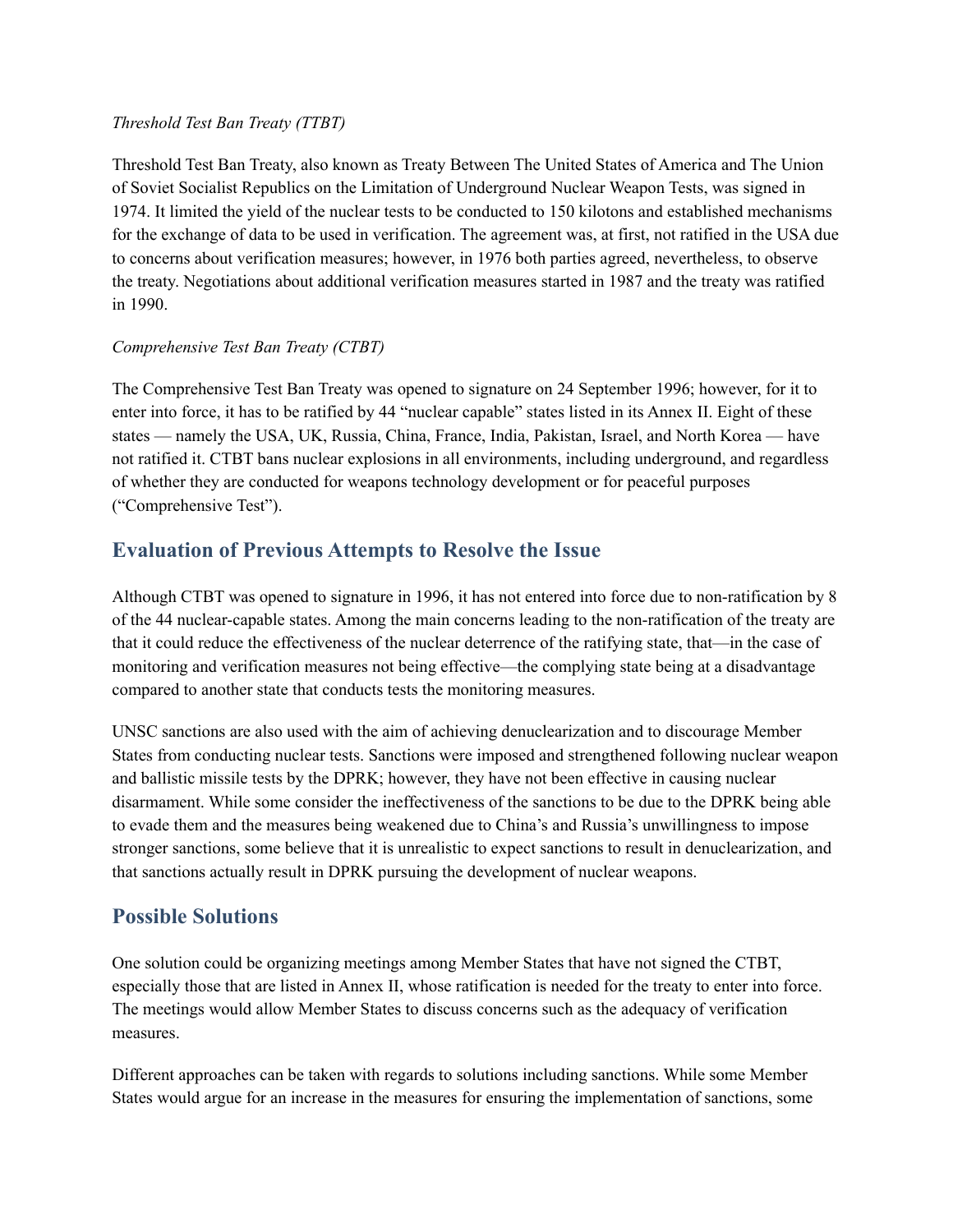could support a relief in sanctions. Such proposals would have to take into account the stance of P5 members on the issue.

### **Bibliography**

- Albert, Eleanor. "What to Know about Sanctions on North Korea." *Council on Foreign Relations*, 16 July 2019, www.cfr.org/backgrounder/what-know-about-sanctions-north-korea. Accessed 2 Feb. 2022.
- "The Atomic Bombing of Hiroshima." *The Manhattan Project: An Interactive History*, U.S. Department of Energy, www.osti.gov/opennet/manhattan-project-history/Events/1945/hiroshima.htm. Accessed 1 Feb. 2022.
- "The Atomic Bombing of Nagasaki." *The Manhattan Project: An Interactive History*, U.S. Department of Energy, www.osti.gov/opennet/manhattan-project-history/Events/1945/hiroshima.htm. Accessed 1 Feb. 2022.
- Cochran, Thomas B., and Robert S. Norris. "Nuclear Weapon." *Encyclopedia Britannica*, 22 Oct. 2021, www.britannica.com/technology/nuclear-weapon. Accessed 2 Feb. 2022.
- "Comprehensive Test Ban Treaty at a Glance." *Arms Control Association*, www.armscontrol.org/factsheets/test-ban-treaty-at-a-glance. Accessed 2 Feb. 2022.
- "Cuban Missile Crisis." *Encyclopedia Britannica*, 20 Dec. 2021, www.britannica.com/event/Cuban-missile-crisis. Accessed 1 Feb. 2022.
- "Israel." *The Nuclear Threat Initiative*, 26 Jan. 2022, https://www.nti.org/countries/israel/.
- Land, Charles. "Ionizing Radiation." *Encyclopedia Britannica*, 12 Sept. 2019, www.britannica.com/science/ionizing-radiation. Accessed 2 Feb. 2022.
- "Nuclear Testing 1945 Today." *CTBTO Preparatory Commission*, www.ctbto.org/nuclear-testing/history-of-nuclear-testing/nuclear-testing-1945-today/. Accessed 1 Feb. 2022.
- "The Nuclear Testing Tally." *Arms Control Association*, July 2020, www.armscontrol.org/factsheets/nucleartesttally. Accessed 1 Feb. 2022.

"Nuclear Weapons History." *ICAN*, www.icanw.org/nuclear\_weapons\_history. Accessed 1 Feb. 2022.

- "Nuclear Weapons: Who Has What at a Glance." *Arms Control Association*, Jan. 2022, www.armscontrol.org/factsheets/Nuclearweaponswhohaswhat. Accessed 2 Feb. 2022.
- "1 March 1954 Castle Bravo." *CTBTO Preparatory Commission*, www.ctbto.org/specials/testing-times/1-march-1954-castle-bravo. Accessed 1 Feb. 2022.